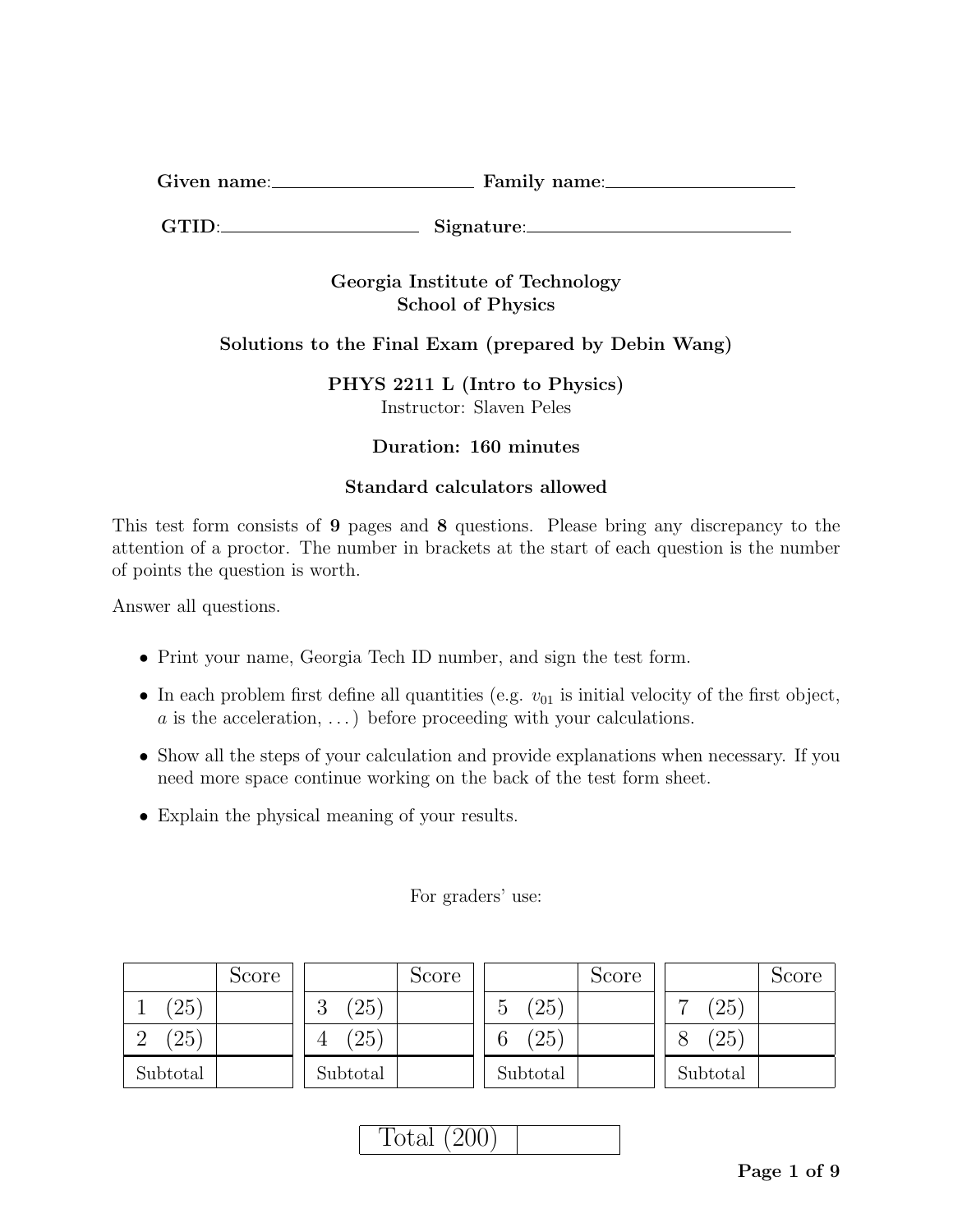1. [25] A particle is constrained to move in a circle with a 10-meter radius. At one instant, the particle's speed is 10 meters per second and is increasing at a rate of 10 meters per second squared. Find the angle between the particle's velocity and acceleration vectors.

#### Solution:

For the motion of this particle, its acceleration can be decomposed into two orthogonal parts  $a_n$  and  $a_t$ :

$$
a_n = \frac{v^2}{R}
$$
  

$$
a_t = \dot{v}
$$
 (1)

The angle between the particles velocity and acceleration  $\theta$  satisfies:

$$
\tan \theta = \frac{a_n}{a_t} = \frac{\frac{v^2}{R}}{\dot{v}} = \frac{\frac{(10m/s)^2}{10m}}{10m/s^2} = 1 \implies \theta = 45^{\circ}
$$
 (2)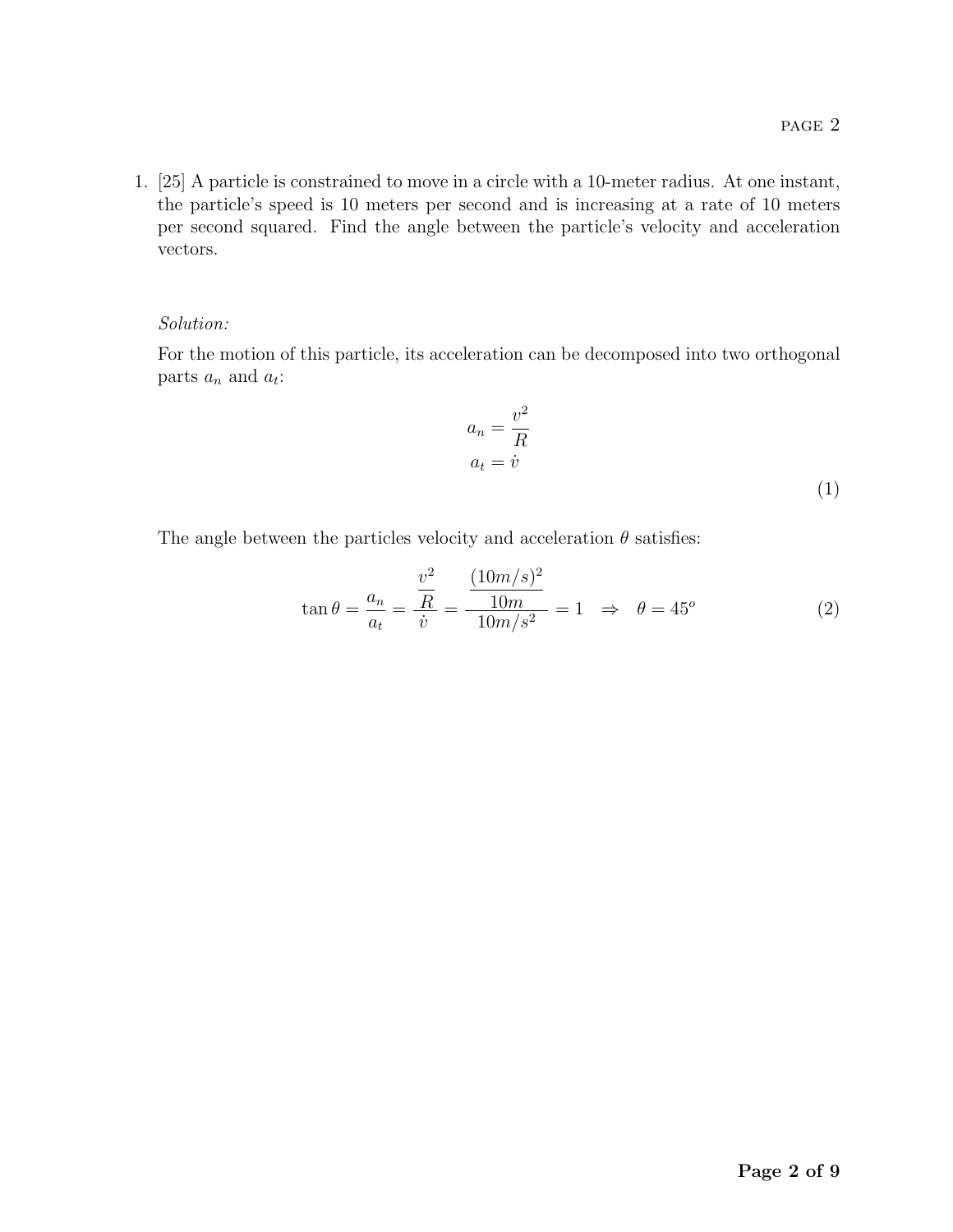

Figure 1.

2. [25] A thin uniform rod of mass M and length L is positioned vertically above an anchored frictionless pivot point, as shown above, and then allowed to fall to the ground. With what speed does the free end of the rod strike the ground?

#### Solution:

Before the rod begins to fall, the initial total energy is

$$
E_i = Mg\frac{L}{2}
$$

At the instant the rod falls onto the ground, the total energy equals its kinetic energy

$$
E_f = \frac{1}{2}I\omega^2, \quad \text{where} \quad I = \frac{1}{3}ML^2 \tag{3}
$$

Since the only force acting on the system is gravity, which is a conservative force, the energy is conserved and  $E_i = E_f$ . From there we find

$$
\omega = \sqrt{\frac{3g}{L}} \Rightarrow v = \omega L = \sqrt{3gL}
$$

Note that kinetic energy of the rod when it hits the ground can be also calculated as

$$
K_f = \frac{1}{2} M v_{CM}^2 + \frac{1}{2} I_{CM} \omega^2 = \frac{1}{2} \left( \frac{M L^2}{4} + \frac{M L^2}{12} \right) \omega^2 = \frac{1}{2} I \omega^2 \tag{4}
$$

what gives you the same result as in (3).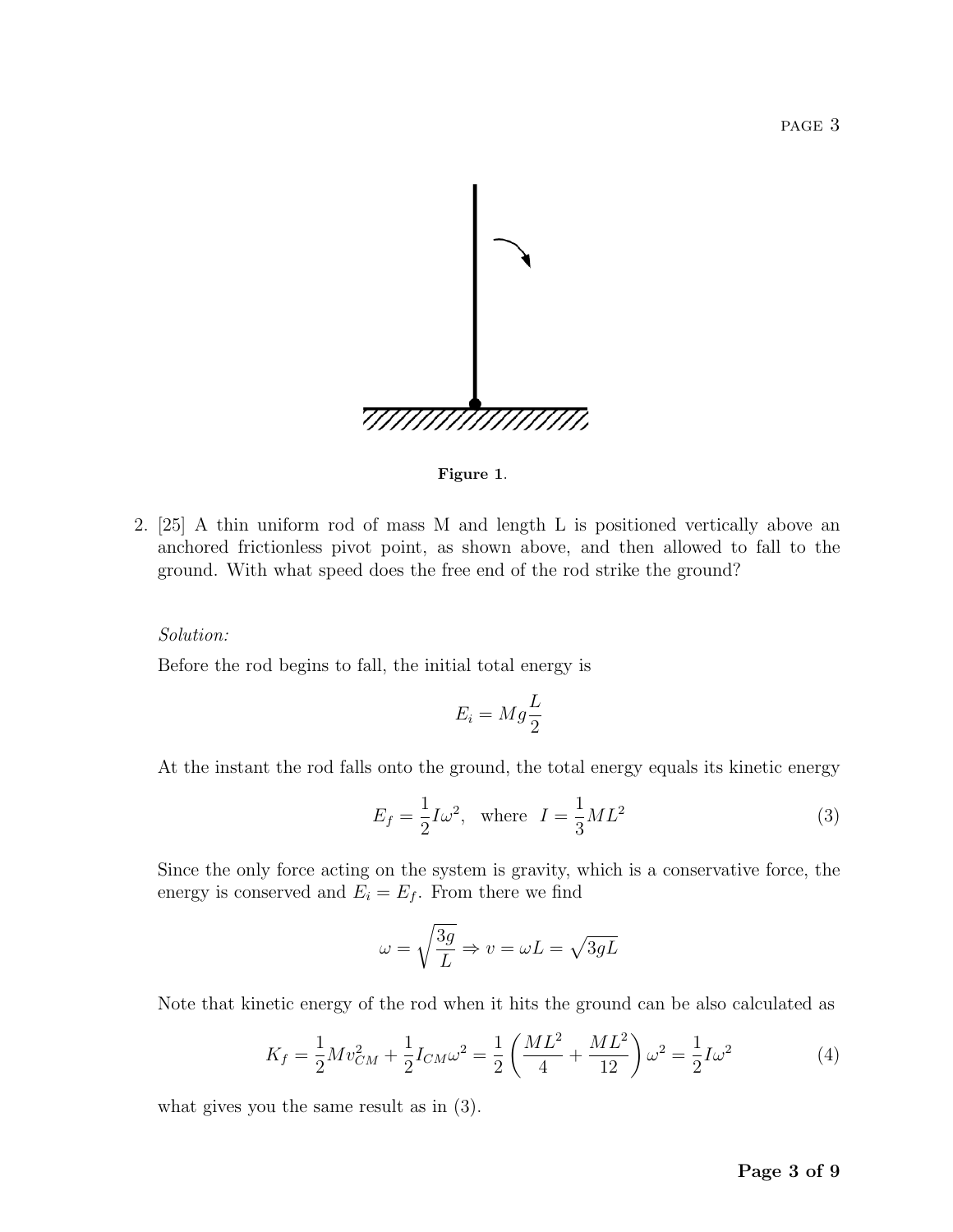3. [25] A ball of radius 12 cm and mass 5.0 kg is falling through the air at its terminal velocity. How much energy is dissipated during 5 seconds? Assume that the drag force is well approximated by the expression  $\overrightarrow{D} = kAv^2\hat{v}$ , where v is velocity, and A is the cross section of the object moving through a resistive environment. For the air constant  $k = 0.25 \text{ kg/m}^3$ .

#### Solution:

While the ball is falling through the air at its terminal velocity, its kinetic energy conserves:

$$
\Delta KE = W_g + W_f = 0
$$
  
\n
$$
\Rightarrow W_f = -W_g
$$
  
\n
$$
\Rightarrow Q_d = -W_f = W_g = mg\Delta h
$$
\n(5)

i.e., the magnitude of the dissipated energy  $Q_d$  equals to the work done by gravity For  $\Delta h$ :

$$
\Delta h = vt
$$
  
=  $\sqrt{\frac{mg}{kA}}t$  (6)

Hence,

$$
\Delta h = vt
$$
  
\n
$$
Q_d = mg\Delta h
$$
  
\n
$$
= (mg)^{\frac{3}{2}}(k\pi R^2)^{-\frac{1}{2}}t
$$
  
\n
$$
= 1.61 \times 10^4 J
$$
\n(7)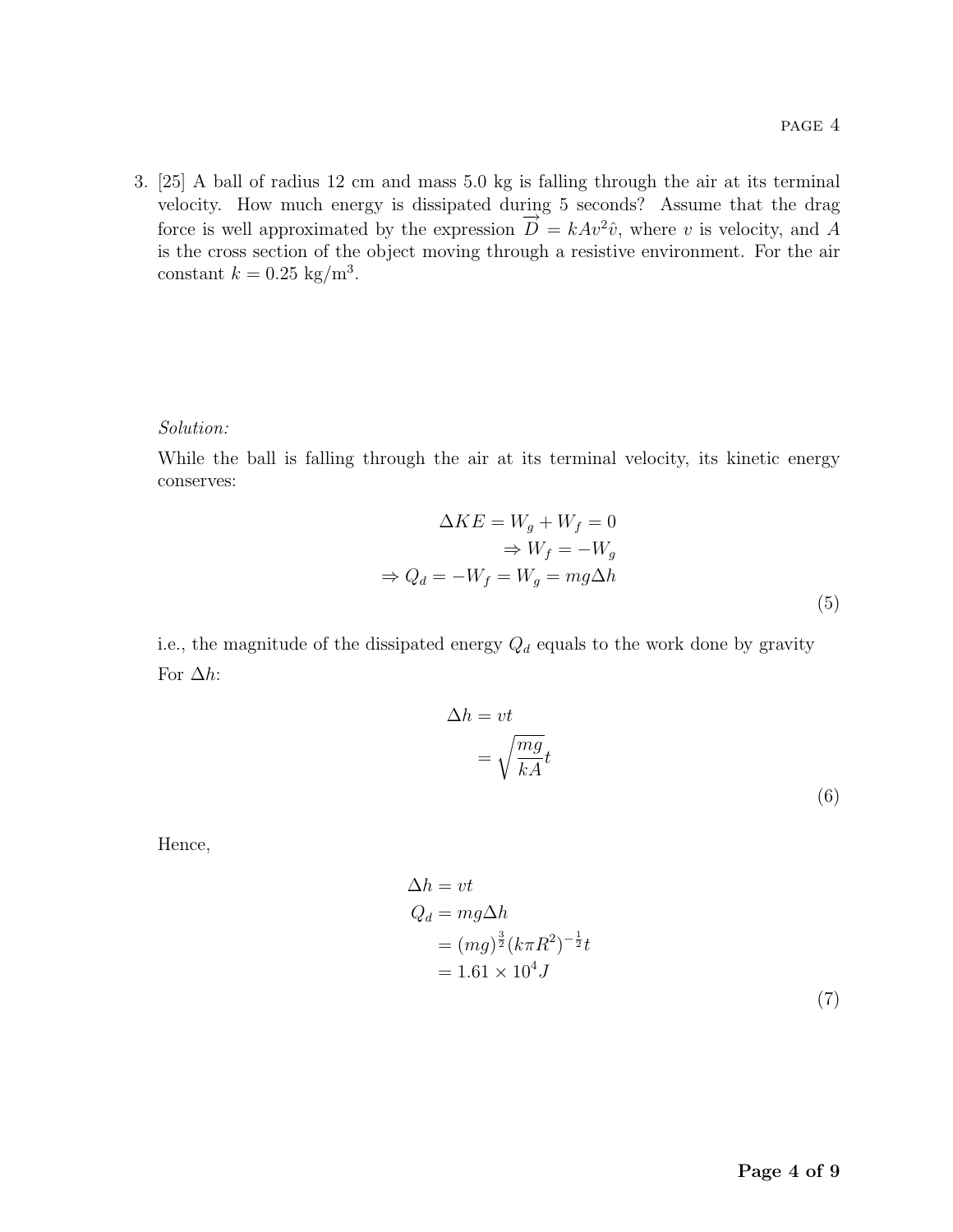

Figure 2.

4. [25] A ball of mass m suspended on the end of a wire is released from height h and colides elastically with a block of mass  $2m$  at rest on a frictionless surface. What is the maximum height that the ball reaches after the collision?

### Solution:

Use V as the block's velocity, and  $m, v_i, v_f$  as the ball's mass, velocity before and after the collision, respectively. The collision is elastic, so the total momentum and the total energy are conserved:

$$
mv_i = mv_f + 2mV
$$
  
\n
$$
\frac{1}{2}m(v_i)^2 = \frac{1}{2}m(v_f)^2 + \frac{1}{2}2mV^2
$$
\n(8)

By eliminating  $V$  from the equations above we obtain

$$
(v_i)^2 = (v_f)^2 + \frac{(v_i - v_f)^2}{2},
$$

and thus  $v_f = -v_i/3$ . The relation between maximal height and initial velocity is obtained from the energy conservation

$$
mgh = \frac{1}{2}mv^2.
$$
\n(9)

Hence, we have the relation between the initial and final height

$$
h_f = \frac{(v_f)^2}{(v_i)^2} h_i = \frac{1}{9}h
$$
\n(10)

Page 5 of 9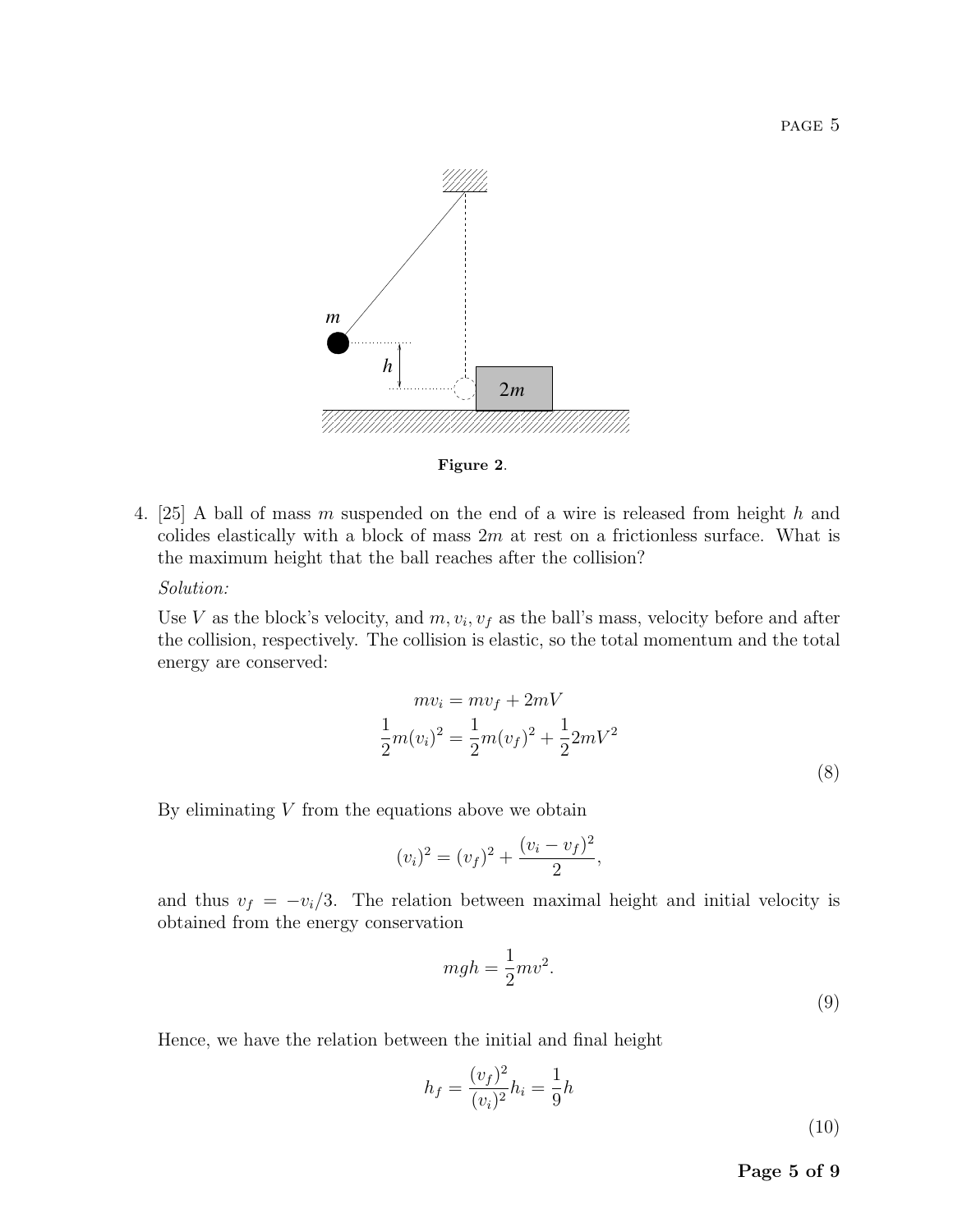

Figure 3.

5. [25] Three equal masses m are rigidly connected to each other by massless rods of length l forming an equilateral triangle, as shown in Figure 3. The system rotates with constant angular velocity  $\omega$  around an axis normal to the triangle. Find the ratio of the kinetic energy of the system if it rotates about an axis through point B versus an axis through point A (center of mass for the system).

#### Solution:

For this system,total kinetic energy:

$$
K = \sum_{i} \frac{1}{2} I_i \omega^2
$$

For rotation about point A:

$$
I_1 = I_2 = I_3 = m \frac{l^2}{3}
$$

For rotation about point B:

$$
I_1 = I_2 = ml^2, I_3 = 0
$$

Hence,we have:

$$
\frac{K_B}{K_A} = \frac{\frac{1}{2}m\omega^2 \times l^2 \times 2}{\frac{1}{2}m\omega^2 \times \frac{l^2}{3} \times 3} = 2
$$
\n(11)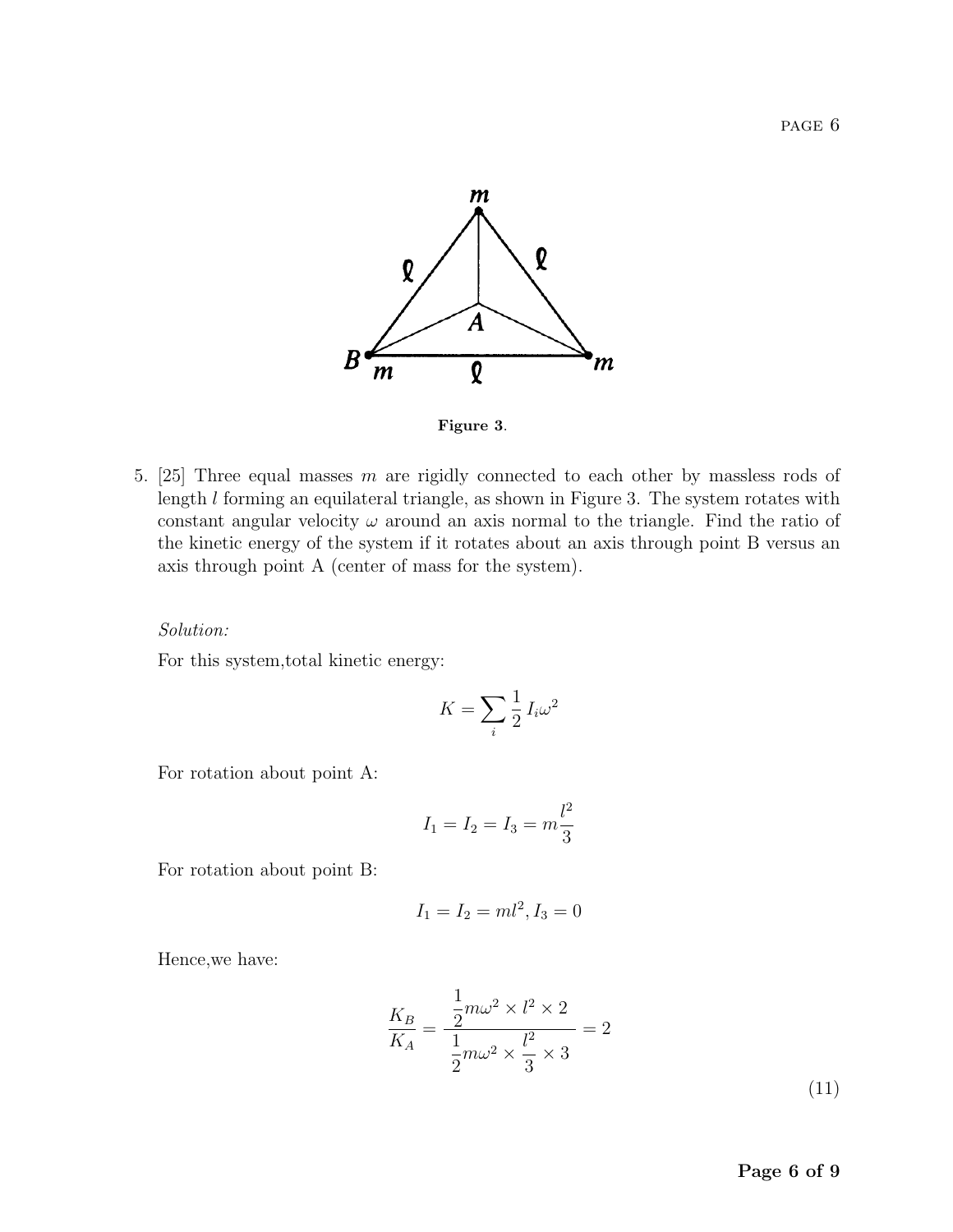6. [25] Ann (mass 50 kg) is standing at the left end of a 15-m-long, 500 kg cart that has frictionless wheels and rolls on a frictionless track. Initially both Ann and the cart are at rest. Suddenly, Ann starts running along the cart at a speed of  $5.0 \text{ m/s}$  relative to the cart. How far will Ann have run relative to the ground before she reaches the right end of the cart?

#### Solution:

Let us denote mass of the cart with  $M$ , length of the cart with  $L$ , and Ann's mass with m. Furthermore, let  $v_M$  be the velocity of the cart,  $v_m$  Ann's velocity in the ground frame, and  $v'_m$  Ann's velocity in the cart frame of reference. Since initially the total momentum of Ann and the cart is zero, from momentum conservation we obtain:

$$
Mv_M + mv_m = 0\tag{12}
$$

From the other hand Galilean transformations give us:

$$
v_m - v_M = v'_m \tag{13}
$$

After eliminating  $v_M$  from equations (12) and (13) we obtain

$$
v_m = \frac{M}{M+m}v_m'
$$

It takes an  $\Delta t = L/v_m'$  time to run from one to the other end of the cart. Hence, relative to the ground, the distance Ann has run before reach the right end of the cart:

$$
s = v_m \Delta t = \frac{M}{M+m} v'_m \frac{L}{v'_m} = \frac{ML}{M+m}
$$

$$
s = 13.64m
$$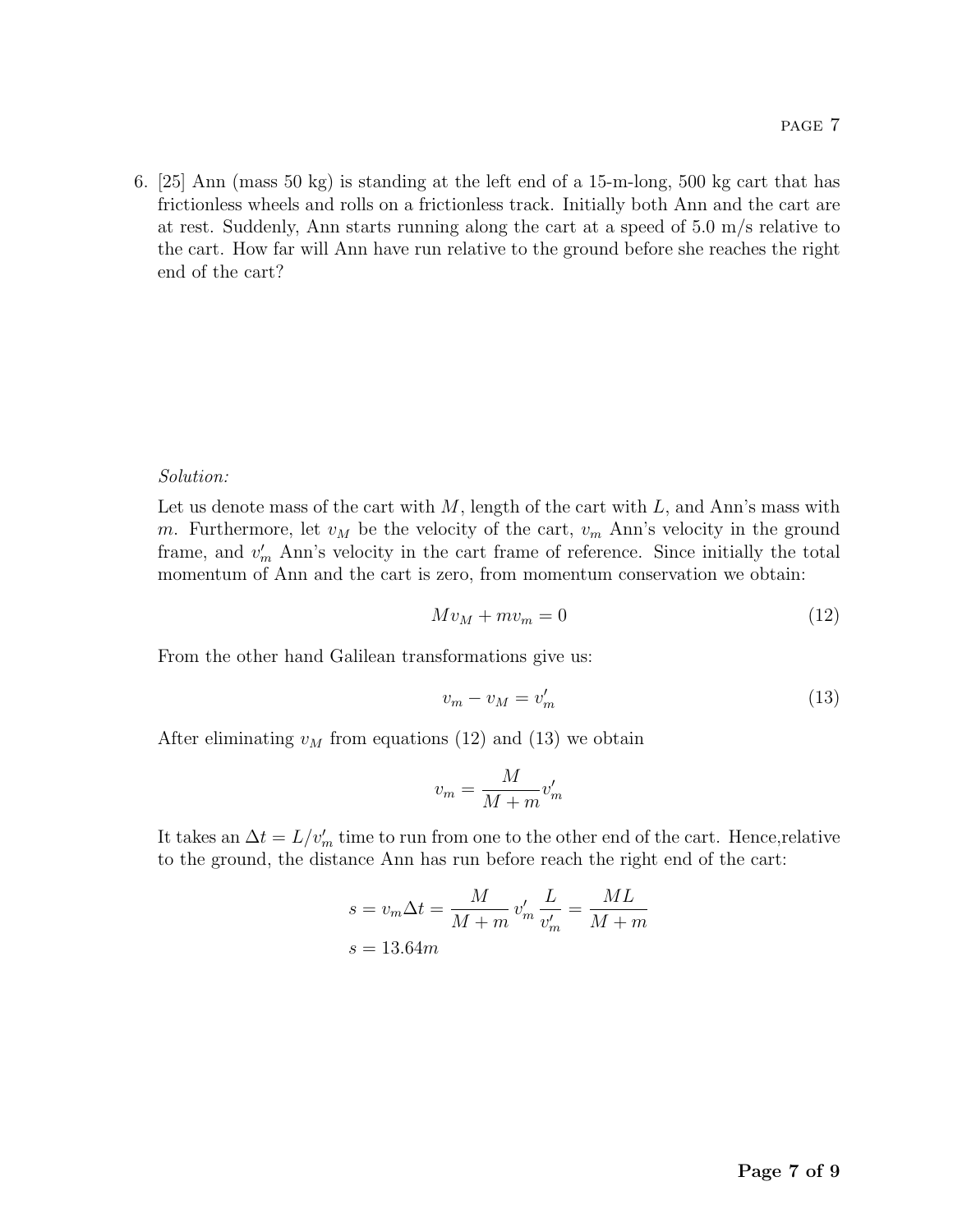

Figure 4.

7. [25] Two blocks are connected by a massless rope that passes over a pulley, as shown in Figure 4. The mass of the pulley is 1.2 kg and its radius is 5.0 cm. If the blocks are released from rest how long does it take the 4 kg block to reach the floor? Assume there is no dissipation in the system, and the rope does not slide over the pulley.

#### Solution:

Denote  $m_1 = 4$  kg,  $m_2 = 2$  kg, gravity acceleration  $g = 9.8$  m/s<sup>2</sup>, mass of the pulley  $M = 1.2$  kg, and the radius of the pulley  $R = 5.0$  cm.

By using Newton's Second and Third Law, and considering the constraints in the system we can obtain the equation of motion

$$
(m_1 + m_2 + I/R^2)a = (m_1 - m_2)g,
$$
\n(14)

and from there find the acceleration

$$
a = \frac{m_1 - m_2}{m_1 + m_2 + M/2} g = 2.72 \text{ m/s}^2. \tag{15}
$$

Here we approximated pulley with a disk so the moment for the pulley is  $I = MR^2/2$ . Since the acceleration of the system is constant, we can find the time it takes the heavier block to hit the ground from the expression

$$
h = \frac{1}{2}at^2 \quad \Rightarrow \quad t = \sqrt{\frac{2h}{a}} = 0.857 \text{ s}
$$